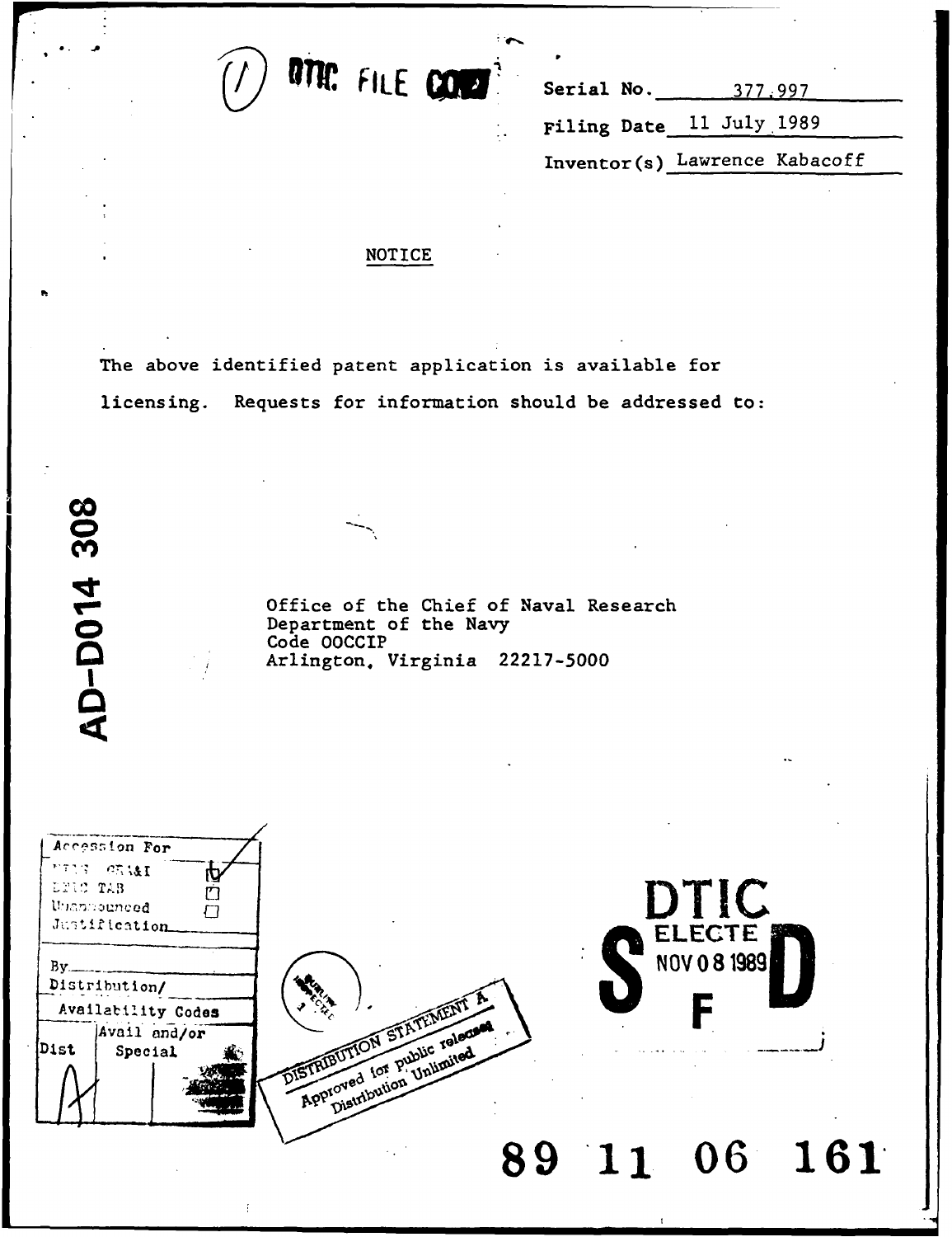**1** Navy Case No. **70,866**

2 METAL FILM COATINGS **ON** AMORPHOUS METALLIC ALLOYS **3 BACKGROUND OF** THE INVENTION

4 This invention relates to metal alloys and more particularly to amorphous metal alloys.

  $\rightarrow$  Fe-metalloid amorphous metallic alloy ribbons, when properly annealed in a transverse magnetic field, exhibit **extremely** high magnetomechanical coupling, These materials are 9 || the most strain sensitive materials known, with strain-gauge figures of merit of about 4 x **105.** Technological exploitation of these materials is made difficult **by** a number of factors (in 12 addition to the ones inherent in using extremely stress 13 || sensitive materials). The ribbons have very high surface-to- $\frac{14}{14}$  volume ratios, greatly exaggerating the importance of surface **effects, especially the effect of surface nonuniformity.** Another problem is that Fe-metalloid amorphous metallic alloys  $\parallel$  are extremely prone to corrosion, even in moderately humid air. 18 Conventional protective coating against corrosion place stresses on these materials which render them useless for measuring  $\parallel$  strains.

 $21$  $4$ Other amorphous metallic alloys (or glassy metals) have 22 desirable properties such as high strength, corrosion 23 || resistance, high magnetic permeabilities, etc. Nevertheless 24 these materials are limited in their uses by their high  $\partial_{\gamma_{\chi_{\nu}}}$ **25** conventivity (about 130 to 160 microohms-cm). Moreover,<br>26 conventional electroplating can not be used to form metal (e.g.,

 $\mathbf{1}$ 

**28**

**27**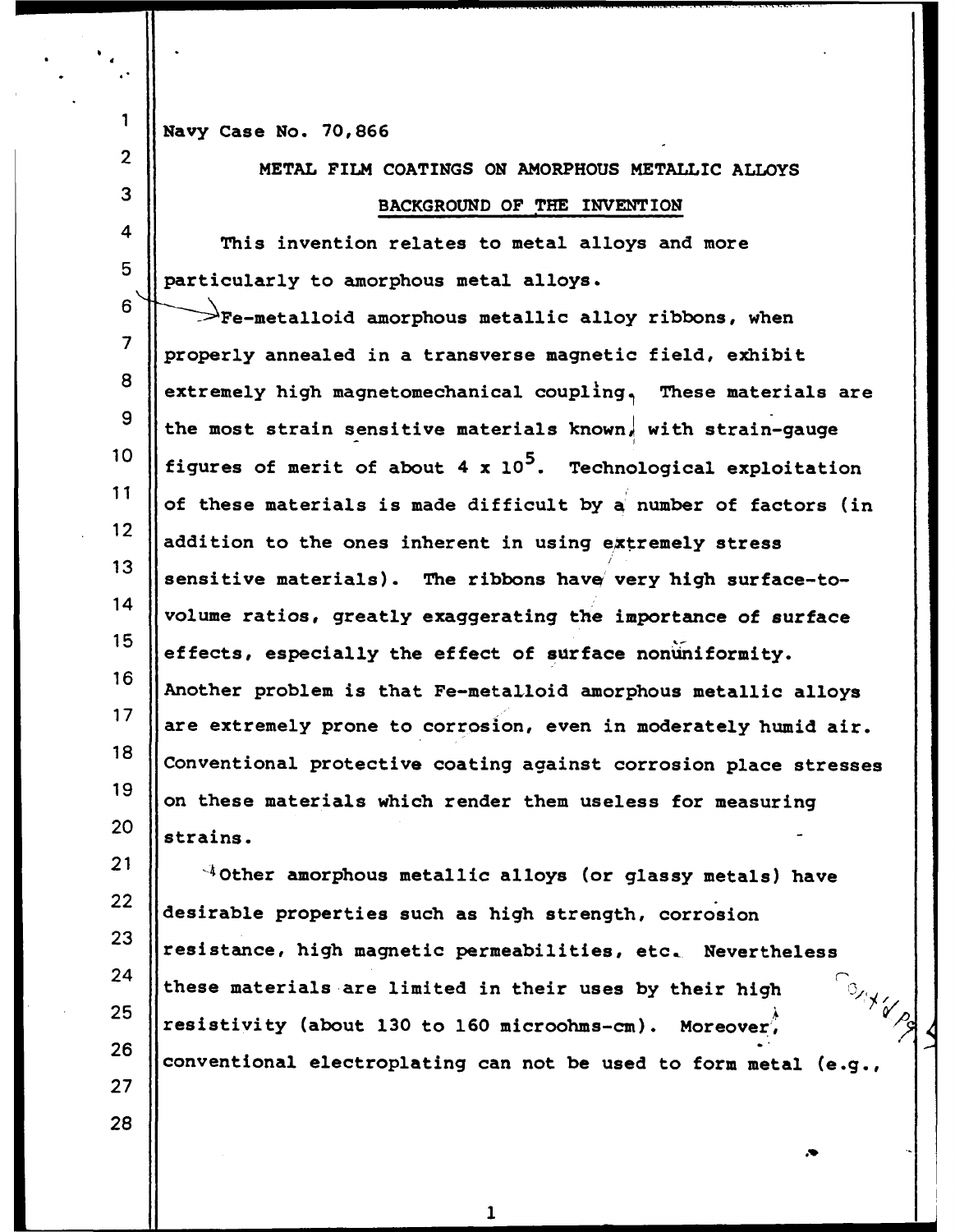**Cu, Ag, Au)** coatings on these amorphous metallic alloys. Proprietary methods of electroplating the amorphous metallic alloys appear to be complicated and very expension. Untika, Inc., of Japan has produced amorphous metallic alloy wires containing chromium which have high strength and resistance to corrosion. Filaments of these amorphous metallic alloys would be useful for reinforcing rubber structures such as tires and sonar domes. Unfortunately, rubber and other elastomers do not bond well to the amorphous metallic alloy filaments. SUMMARY OF THE INVENTION Accordingly, an object of this invention is to provide a method of coating amorphous metallic alloys with a crystalline  $\vert$ .14  $\vert$  metal film. Another object of this invention is to protect Fe-metalloid amorphous metallic alloy filaments, ribbons, and wires against 17 | corrosion. **<sup>A</sup>**further object of this invention is to improve the bonding ability of amorphous metallic alloys to rubber and other elastomers. Yet another object of this invention is to add electrical **conductivity to amorphous metallic alloy wires and ribbons.**  These and other objects of this invention are accomplished **by: cathode magnetron sputtering a suitable crystalline metal**  onto an amorphous metallic alloy sheet, ribbon, fiber, filament, or wire. The cathode is made of the crystalline metal (for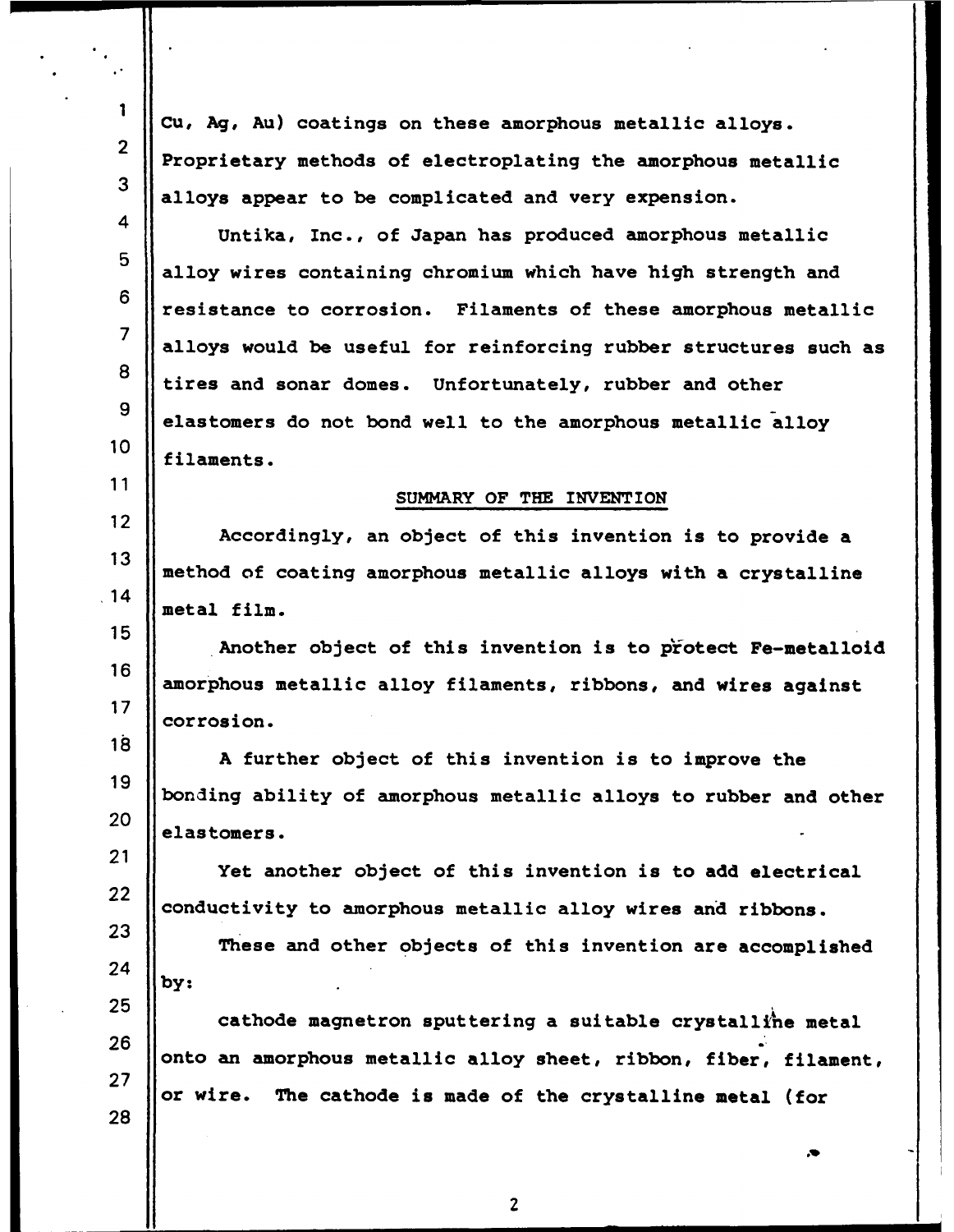example, copper, aluminum, silver, gold) and the sheet, ribbon, fiber, filament, or wire is passed through or passed **by** the cathode in a continuous coating process. Novel products produced **by** this process include: copper coated amorphous metallic wires for torpedo and missile controls; shielding materials for electromagnetic waves; and anticorrosion coatings for Fe-metalloid amorphous metallic alloy magnestostrictive elements.

 $\mathbf{1}$ 

## DETAILED DESCRIPTION OF THE PREFERRED EMBODIMENT

 In the processes of this invention, magnetron sputtering is used to form good crystalline metal coatings onto passive, poorly electrically conducting amorphous metallic alloys (glassy metals). In contrast to the failure of conventional metal 14 coating techniques such as electroplating, cathode magnetron<br>15 sputtering produces a good adhesive crystalline metal coating on the amorphous metallic alloy at a reasonable cost. Conventional cold cathode magnetron sputtering methods are used employing a 18 || suitable gas, such as argon, at low pressure (2 to 10 millitorr) to provide the plasma. The cathode is made of the crystalline  $\parallel$  metal to be placed onto the amorphous metallic alloy substrate. Examples of crystalline metals include copper, silver, and gold to provide conductivity and aluminum to provide conductivity and 23 corrosion protection. Hollow cathode magnetron sputtering is used to coat amorphous metal alloy filaments such as fibers,  $\omega$  wires, or ribbons. The process may be continuous with the filament passing through the cylindrical hollow cathode at a steady rate. Planar magnetron sputtering may be used to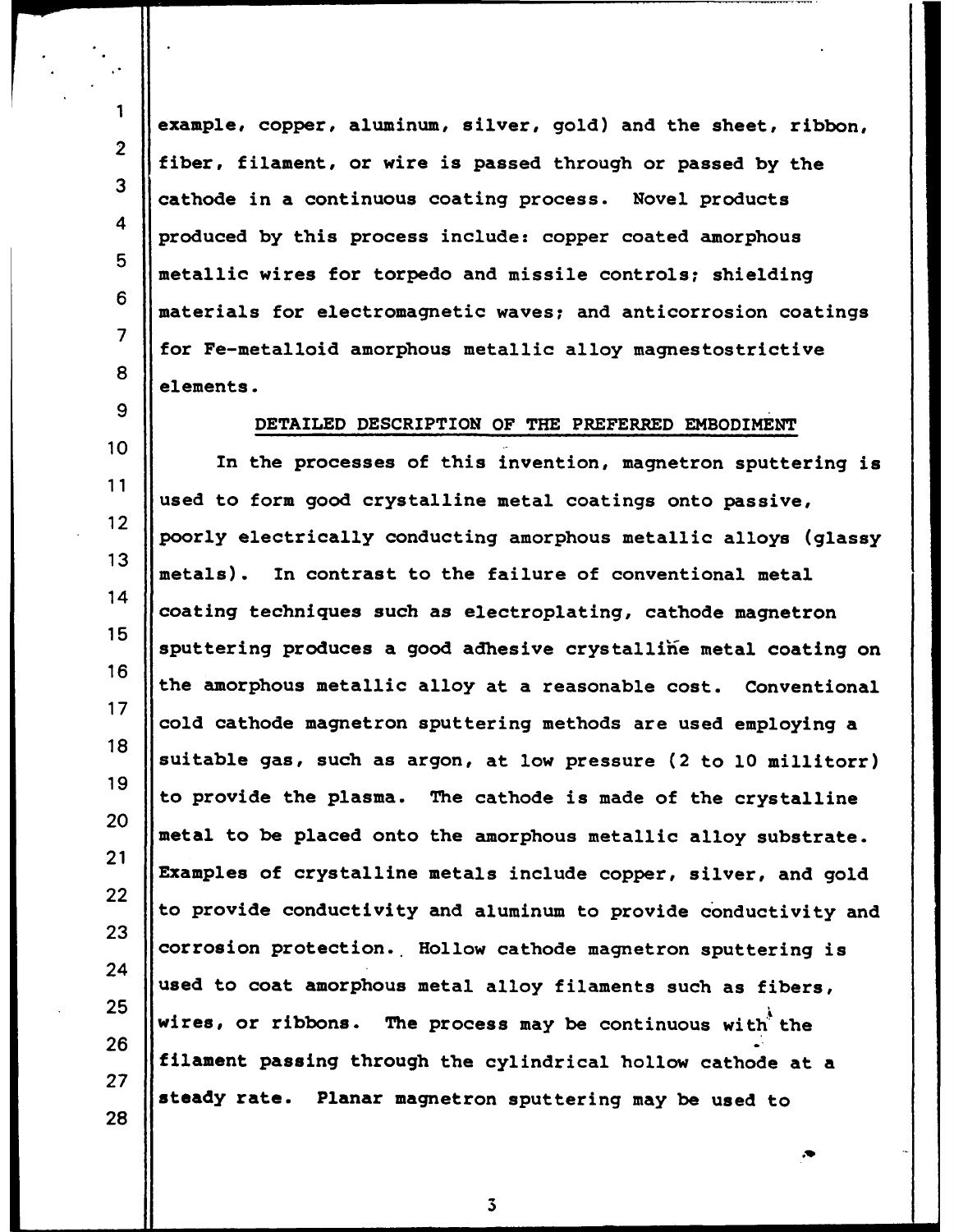coat sheets and ribbons of amorphous metallic alloys with the crystalline metals, also in a continuous process. In all of these methods the coating thickness is controlled **by** selecting the deposition rate and the exposure time of the amorphous metallic alloy. This ability to form good crystalline metal coatings on amorphous metallic alloys is useful in producing a number of new products.

**8** For example, new types of guide wires for torpedoes and <sup>9</sup> anti-tank missiles can be made **by** coating strong amorphous **10** metallic alloy wires with a conductive layer of copper **by** using **11** cold, hollow cathode magnetron sputtering. Amorphous metallic 12 alloy wires having very high strengths and good fatigue **13** properties are available on the market. Unitika, Inc., of Japan 14 has developed amorphous metallic alloys containing chromium [for 15 example, (Fe<sub>0.25</sub> Co<sub>0.75</sub>)<sub>63.5</sub>Cr<sub>12.5</sub>Mo<sub>2</sub>B<sub>13</sub>Si<sub>9</sub>] which have 16 excellent strength and fatigue properties. The amorphous **17** metallic alloy wires are also stiff enough to eliminate kinking. **18** Unfortunately, the amorphous metallic alloy wires have high **19** resistivities similar to Nichrome wire (in the range of **130-160 <sup>20</sup>** microohms-cm). Their high total resistance makes the wires 21 useless for carrying the necessary electrical control signals to 22 the missiles or torpedoes. This can be overcome **by** coating the **23** amorphous metallic alloy wire with a conductive coating of 24 copper (resistivity of about 2 microohms-cm). The minimum **25** thickness of the copper layer needed increases with the length **26** of the control wire and the signal to noise ratio needed **by** the **27**

4

1

2

**3**

4

**5**

**6**

**7**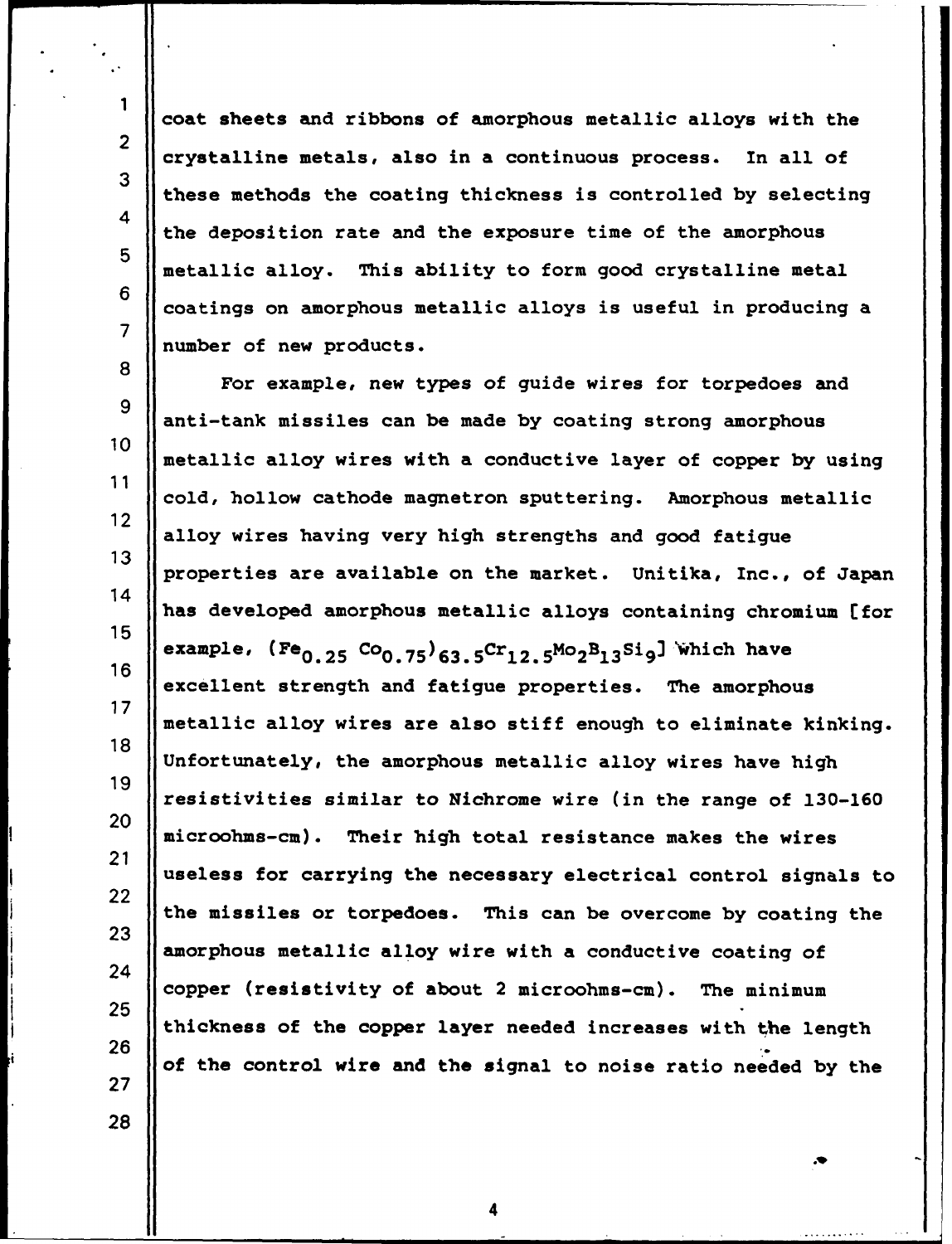torpedo or missile controls. The required copper coatings can not be produced **by** electroplating, but rather are produced **by** 3 cold cathode magnetron sputtering. Preferably, the amorphous metallic alloy wire is coated in a continuous magnetron 5 Supportering process by passing the amorphous metallic alloy wire **<sup>6</sup>** continuously through a cold, hollow, cathode made of copper, at a rate that produces the desired coatings thickness.

**8** Filaments of these strong amorphous metallic alloys<br>9 containing chromium would be useful for reinforcing rubber **10** structures except these amorphous metallic alloys do not bond **11** well to rubber or other elastomers. However, **by** cathode 12 magnetron sputtering a brass coating on these amorphous metallic **13** alloy filaments, a good bond can be achieved with rubber. The 14 resulting brass coated, chromium containing, amorphous metallic **<sup>15</sup>** alloy filaments can be used to reinforce rubber structures such **16** as tires and sonar domes.

An effective material for screening out electromagnetic **18** waves can be formed **by** coating a nonmagnetic, electrically **19** conductive crystalline metal (for example Cu, **Ag,** Au) onto 20 amorphous metallic alloy having a high magnetic permeability but 21 a low electrical conductivity. Fe-metalloid amorphous metallic **22 alloys**, such as Allied Chemicals Metglas<sup>2</sup> 2605SC **23**  $\begin{bmatrix} 1 \ 24 \end{bmatrix}$  (Fe<sub>81</sub>B<sub>13.5</sub>S<sub>13.5</sub>C<sub>2</sub>), generally have high magnetic permeabilities. The magnetic permeabilities of filaments (fibers, wires,  $25 \n\begin{array}{|l|}\n\hline\n\end{array}$  ribbons) of Fe-metalloid amorphous metallic alloys can<sup>1</sup> be **26**

maximized **by** annealing them in a magnetic field parallel to the

**5**

28

**27**

**1**

2

4

**7**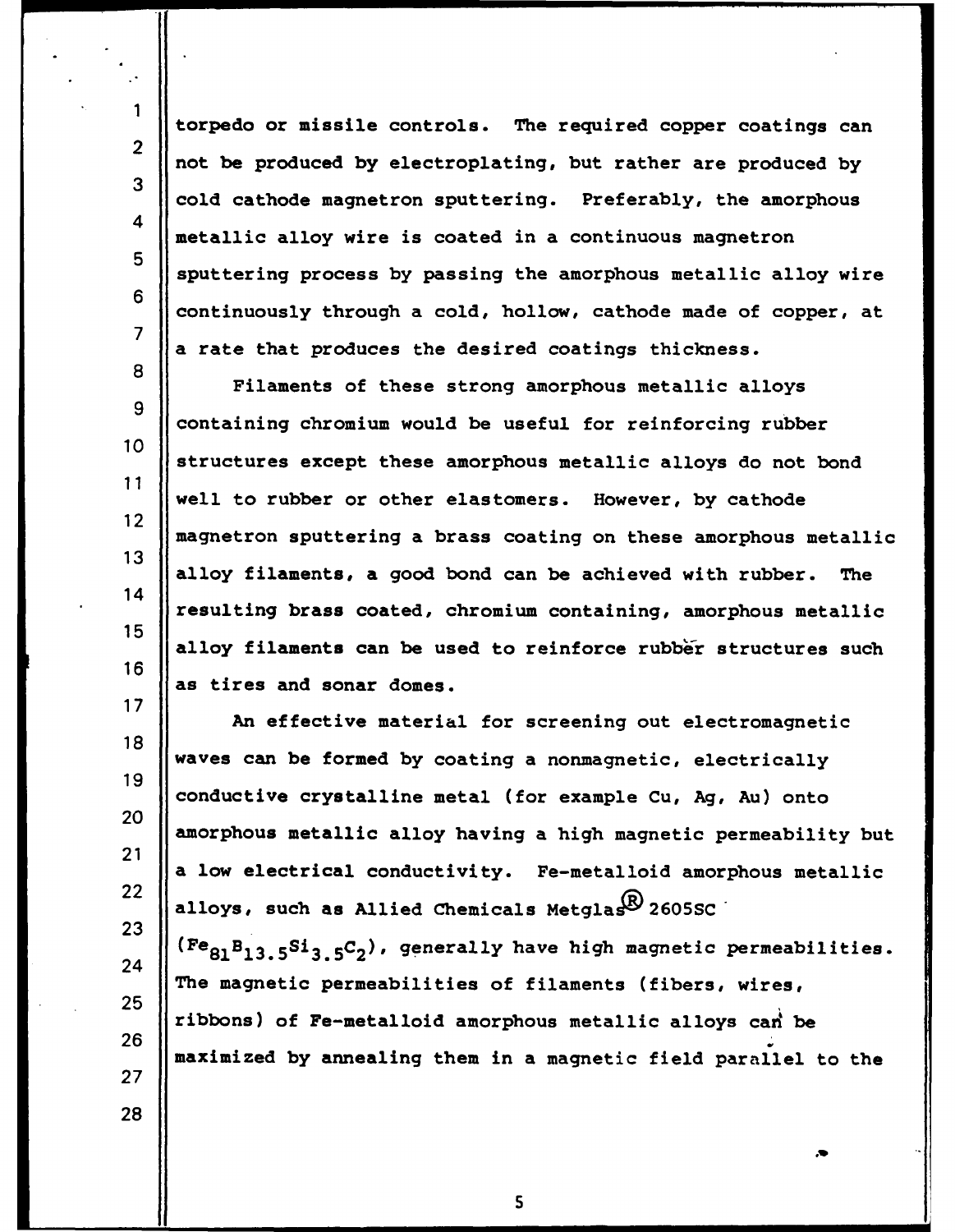long axis of the filament to remove magnetic stress and create an easy axis of magnetization parallel to the long axis **of** the filament.

4 The electrically conductive crystalline metal layer is **<sup>5</sup>** applied to the **high** permeability amorphous metallic alloy **by** means of conventional cold electrode magnetron sputtering. Hollow cathode magnetron sputtering will preferably used to coat **<sup>8</sup>** amorphous metallic alloy filaments. Planar electrode magnetron sputtering will preferably be used to coat amorphous metallic **<sup>10</sup>** alloy sheets (solid or woven from amorphous metallic alloy filaments or ribbons). The permability of the amorphous **<sup>12</sup>** metallic alloy and the thicknesses of the amorphous metallic 13 alloy and crystalline metal coatings will determine the  $\left\| \cdot \right\|$  frequencies of electromagnetic wave energy absorbed.

**<sup>15</sup>1** Fe-metalloid amorphous metallic alloy ribbons exhibit 16 ||<br>| extremely high magnetomechanical coupling when properly annealed **<sup>17</sup>** in a transverse magnetic field as disclose in **U.S.** Patent No. **<sup>18</sup> 4,763,030** titled "Magnetomechanical Energy Conversion" which <sup>19</sup> issue to Arthur **E.** Clark, et al. on August **9, 1988,** herein <sup>20</sup> incorporated **by** reference. Amorphous metallic alloy ribbons of 21  $\left\| \text{the formula } \text{Fe}_{w} \text{B}_{x} \text{Si}_{v} \text{C}_{z} \text{ where } 0.78 \leq w \leq 0.83, 0.13 \leq x \leq 0.17, \right\|$  $0.03 \le y \le 0.07$ ,  $0.005 \le z \le 0.03$ , and  $w + x + y + z = 1$  are disclosed to work especially well with such treatment. Strain **245** gauge figures of merit of about 4 x **<sup>105</sup>**have been obtain for these materials. Although the patent discloses only the treatment of ribbons, it has been found that the procedure works

**6**

**27**

22

**23**

**25**

**26**

2

1

**3**

**6**

**7**

**9**

**11**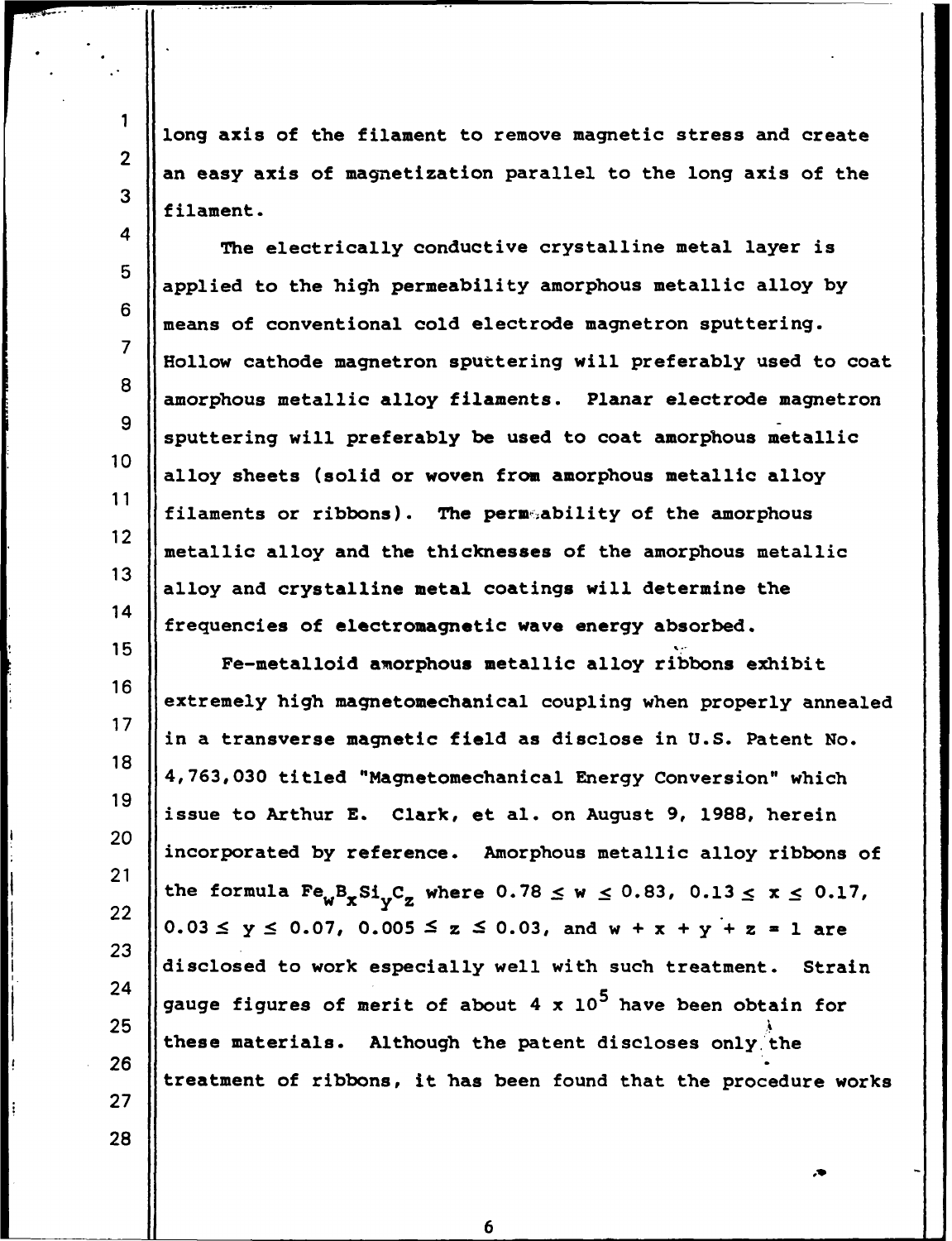well with Fe-metalloid wires of the same composition. Such wires, particularly with circular cross-sections minimize the  $\parallel$  surface to volume ratio and thus the surface effects. Corrosion, although reduced, remains a problem.

 Magnetron sputtering offers a method **by** which protective crystalline metal coating can be applied to amorphous metallic alloy surfaces. The detrimental effects of metal (copper) 8 coatings on the magnetomechanical coupling of the Fe-metalloid amorphous metallic alloy ribbons was shown **by** M. Wun-Fogle et al. in "Magnetoelastic Effects in Amorphous Wires and Amorphous Ribbons with Nonmagnetic Thin-film Coatings," **J. Appl.** Phys. 64 **(10), pp.** 5405-5407, **15** November **1988,** herein incorporated **by** 13 Teference. The effect of coating thickness of copper on the 14 magnetomechanical coupling factor and anisotropy field of 15 **traverse-field annealed METGLAS<sup>B</sup>** 2605SC (Fe<sub>81</sub>B<sub>13.5</sub>Si<sub>3.5</sub>C<sub>2</sub>)</sup> ribbons is illustrated in table **1** from that article.

TABLE **1**

| Coating<br>Thickness<br>(nm) | $k_{33}$<br>(max) | Anisotropy<br>field<br>$(0e)$ | $k_{33}^2/(1-k_{33}^2)$ |
|------------------------------|-------------------|-------------------------------|-------------------------|
| 31                           | 0.98              | 0.9                           | 24.3                    |
| 62                           | 0.91              | 1.0                           | 4.8                     |
| 93                           | 0.88              | 1.3                           | 3.4                     |
| 123                          | 0.86              | 1.5                           | $^{\ast}$ 2.8           |
| 186                          | 0.80              | 1.6                           | 1.8                     |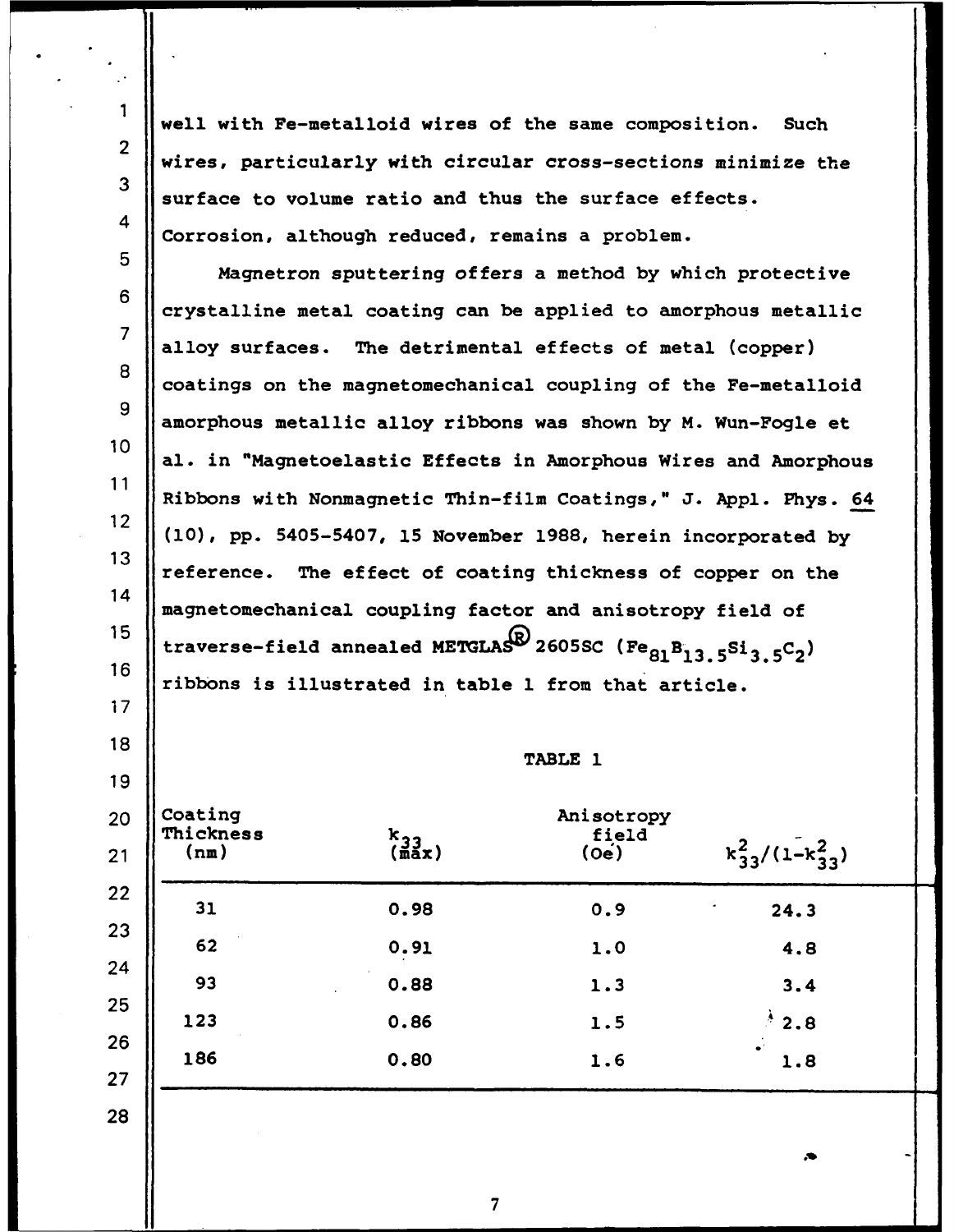**As** can be seen, metal coatings of up to about **31 rnm (310A)** still provide exceptional magnetomechanical coupling. However, the **3** magnetomechanical coupling factor **(k3 <sup>3</sup> )** of the amorphous 4 metallic alloy ribbon is substantially reduced at **61** nm **(610A)**  $\begin{array}{|c|c|}\n5 & \text{and above.}\n\end{array}$ 

2

1

**27**

**28**

 $\begin{bmatrix} 6 \end{bmatrix}$  The reduction in the magnetomechanical coupling factor  $\mathbf{k}_{33}$ *<sup>7</sup>*of the **METGLAS2605SC** ribbon is caused **by (1)** the dynamic **8** loading of the coating, (2) the intrinsic stress produced during 9 deposition of the coating, and **(3)** the resistance of the coating **<sup>10</sup>** to magnetostrictive dimensional changes. Dynamic loading causes 11 **less than 1 percent in the reduction of**  $k_{33}$  **and therefore can be** 12 is the intrinsic stresses imposed during deposition <sup>12</sup> ignored. The intrinsic stresses impossed during deposition<br>13 account for about 90 percent of the reduction in  $k_{33}$ . This **<sup>14</sup>** stress can be greatly reduced or eliminated **by** carefully **15** adjusting the cathode magnetron sputtering conditions to **16** minimize or eliminate the intrinsic stress produced during **17** coating. Finally, the stresses produced **by** the resistance of **18** the metal coating to magnetostrictive dimensional changes **19** account for about **10** percent of the reduction in **k3 3. 20** Unifortunately, the is no wave to the electron of this source of the source of the source of the source of the source of the source of the source of the source of the source of the source of the source of the source o <sup>27</sup> Unfortunately, there is no way to eliminate this source of<br>21 stress. To correct this problem, the metal coating is sputtered 22 onto the amorphous metallic alloy while the amorphous metallic **23** alloy is magnetically saturated **by** a bias field. As a result, 24 the metal coated amorphous metallic alloy magnetostrictive<br>25 element will be under maximum stress at zero magnetic field but **<sup>26</sup>** it will near a minimum stress in the bias field during strain measurements.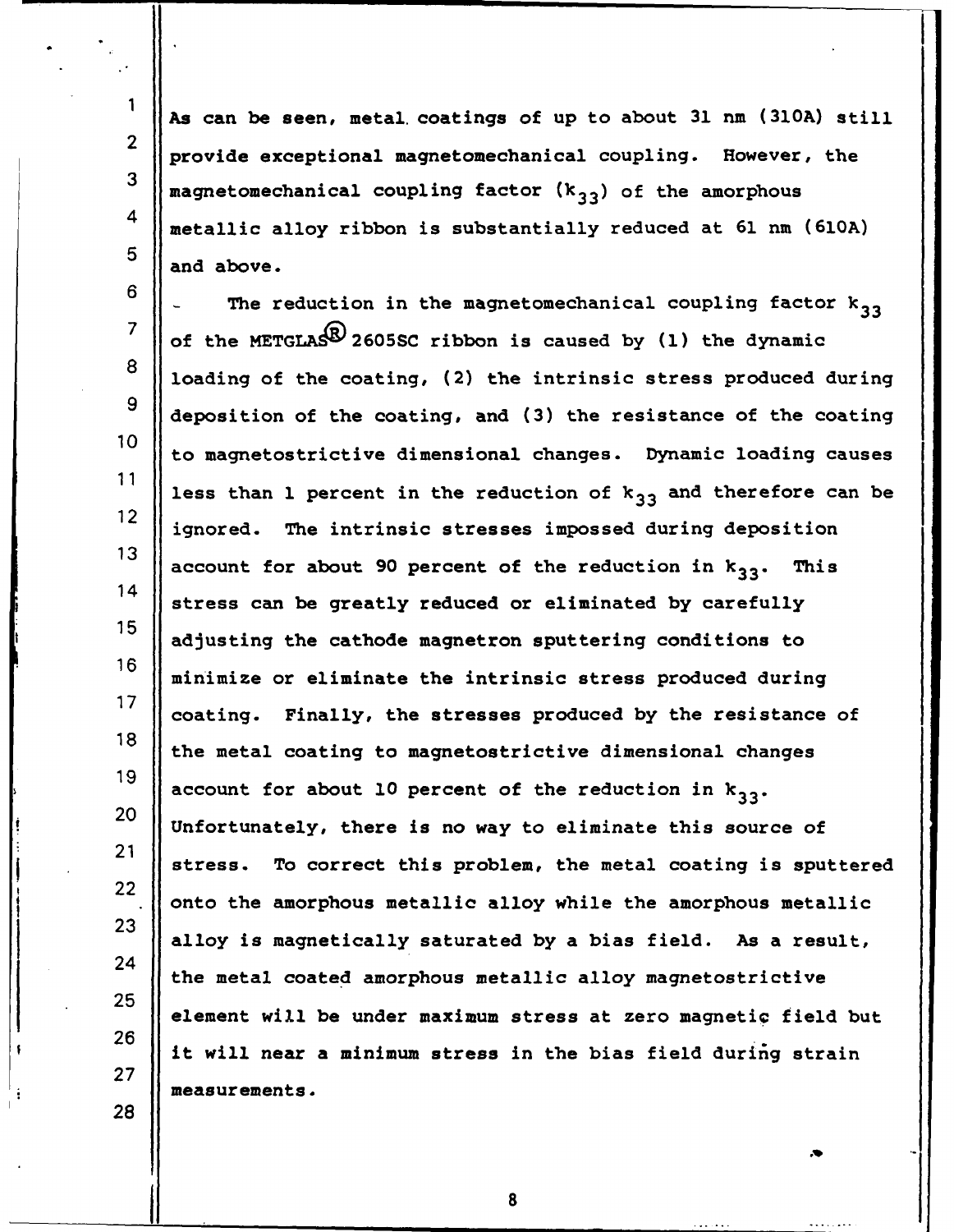| 1                | The thickness of the crystalline metal protective coating         |
|------------------|-------------------------------------------------------------------|
| $\boldsymbol{2}$ | on the Fe-metalloid amorphous metallic alloy structure is         |
| 3                | preferably from about 2 to about 60 and more preferably from 5    |
| 4                | to 35 nanometers thick. If a metal (Cu, Ag, Au) that is less      |
| 5                | electrochemically active than the Fe-metalloid amorphous          |
| 6                | metallic alloy is used, cracks in the thin protective metal       |
| $\overline{7}$   | coating will result in the preferential corrosion of the Fe-      |
| 8                | metalloid amorphous metallic alloy. However, if a crystalline     |
| $\boldsymbol{9}$ | metal (aluminum) which is more electrochemically active than the  |
| 10               | metallic glass is used, the active metal of the coating will      |
| 11               | corrode in preference to the Fe-metalloid amorphous metallic      |
| 12               | alloy. Thus, even if the thin aluminum layer cracks, the Fe-      |
| 13               | metalloid amorphous metallic alloy will still be protected        |
| 14               | against corrosion. Accordingly, aluminum is the preferred metal   |
| 15               | for the corrosion protection layer.                               |
| 16               | $\sim$<br>Obviously, numerous modifications and variations of the |
| 17               | present invention are possible in light of the above teachings.   |
| 18               |                                                                   |
| 19               |                                                                   |
| 20               |                                                                   |
| 21               |                                                                   |
| 22               |                                                                   |
| 23               |                                                                   |
| 24               |                                                                   |
| 25               |                                                                   |
| 26               |                                                                   |
| 27               |                                                                   |
| 28               |                                                                   |
|                  |                                                                   |

\_ \_ \_ \_ \_ **\_9**

 $\ddot{\cdot}$  $\ddot{\phantom{0}}$ 

Ш